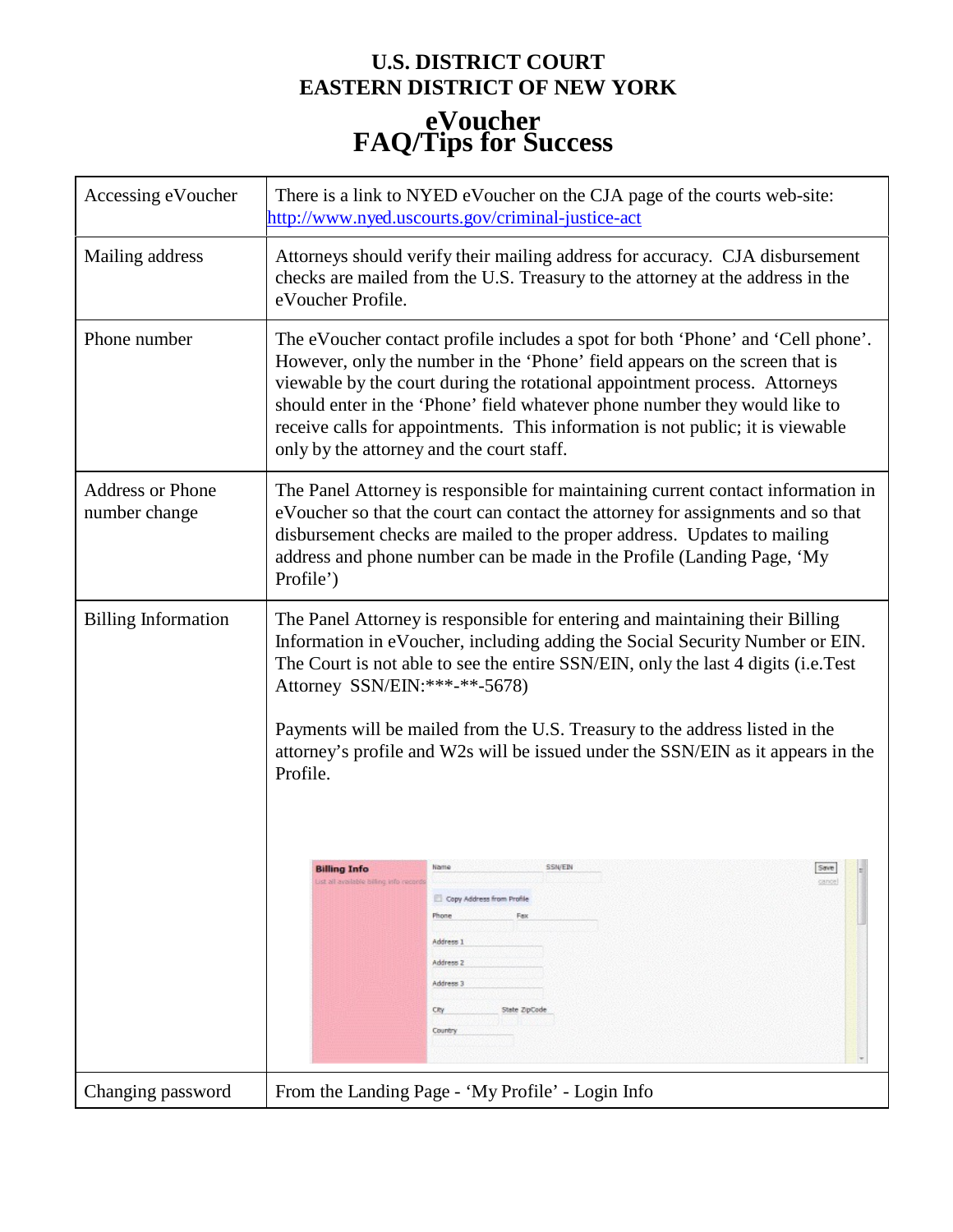| Claims for services                 | Beginning with the appointment and the first appearance in court, attorneys<br>should begin to enter claims for all work done in the case. During the case,<br>claims should be entered contemporaneously. Receipts and invoices, when<br>necessary for a claim, should be saved in .pdf format and attached to the<br>electronic voucher when it is submitted to the Court. At case conclusion,<br>completion of the voucher will take just a few moments.                                                                                         |                                                |                                |                                                                  |  |  |
|-------------------------------------|-----------------------------------------------------------------------------------------------------------------------------------------------------------------------------------------------------------------------------------------------------------------------------------------------------------------------------------------------------------------------------------------------------------------------------------------------------------------------------------------------------------------------------------------------------|------------------------------------------------|--------------------------------|------------------------------------------------------------------|--|--|
| Periodic saving                     | The eVoucher program only recognizes 'action' items as system activity - such<br>as hitting the Save button - and may periodically time out for security purposes.<br>It is good practice to save your entries on each screen, before advancing to the<br>next screen, to prevent loss of data. If you have a high volume of claims to enter<br>and plan to enter them in one session, you should periodically save your entries<br>so that if you get timed out or if you navigate away from the eVoucher window,<br>you will not lose your input. |                                                |                                |                                                                  |  |  |
| Yellow Highlighted<br>Item in Inbox | An entry in 'My Active Documents' appearing highlighted in yellow means the<br>voucher has been rejected by the Court. Counsel will also receive an e-mail via<br>eVoucher with an explanation. The reason for the rejection can also be found in<br>the Attorney Notes section at the bottom of the Confirmation page.<br><b>My Active Documents</b><br>To group by a particular Header, drag the column to this area. Search:                                                                                                                     |                                                |                                |                                                                  |  |  |
|                                     | Case                                                                                                                                                                                                                                                                                                                                                                                                                                                                                                                                                | <b>Defendant</b>                               | <b>Type</b>                    | <b>Status</b>                                                    |  |  |
|                                     | Start: 06/13/2014<br>End: 06/13/2014                                                                                                                                                                                                                                                                                                                                                                                                                                                                                                                | 5:14-CR-0004 John Robinson (<br>Claimed Amount | CJA-20<br><b>Test Attorney</b> | Voucher Entry<br>0206.0000012<br><b>SLIPPLEMENTAL</b><br>PAYMENT |  |  |
| <b>Browser</b>                      | Refer to the bottom of the eVoucher login page, which lists approved browsers:<br>- Windows Internet Explorer 8 or newer<br>- Apple Mcintosh Safari 5.1 or newer<br>- Apple Mobile Safari is approved (with limitations)<br>- Chrome, Firefox and other browsers may not be used with eVoucher.<br>Ensure that your cache setting is set to 'Every time I visit the webpage' to avoid<br>data loss (instructions for making this setting available on the eVoucher login<br>page.)<br><b>Imporary Internet Files and History Settings</b>           |                                                |                                |                                                                  |  |  |
|                                     | <b>Temporary Internet Files</b><br>Internet Explorer stores copies of webpages, images, and media<br>for faster viewing later.<br>Check for newer versions of stored pages:<br><b>Every time I visit the webpage</b><br>Every time I start Internet Explorer                                                                                                                                                                                                                                                                                        |                                                |                                |                                                                  |  |  |
|                                     | Automatically<br><b>Never</b>                                                                                                                                                                                                                                                                                                                                                                                                                                                                                                                       |                                                |                                |                                                                  |  |  |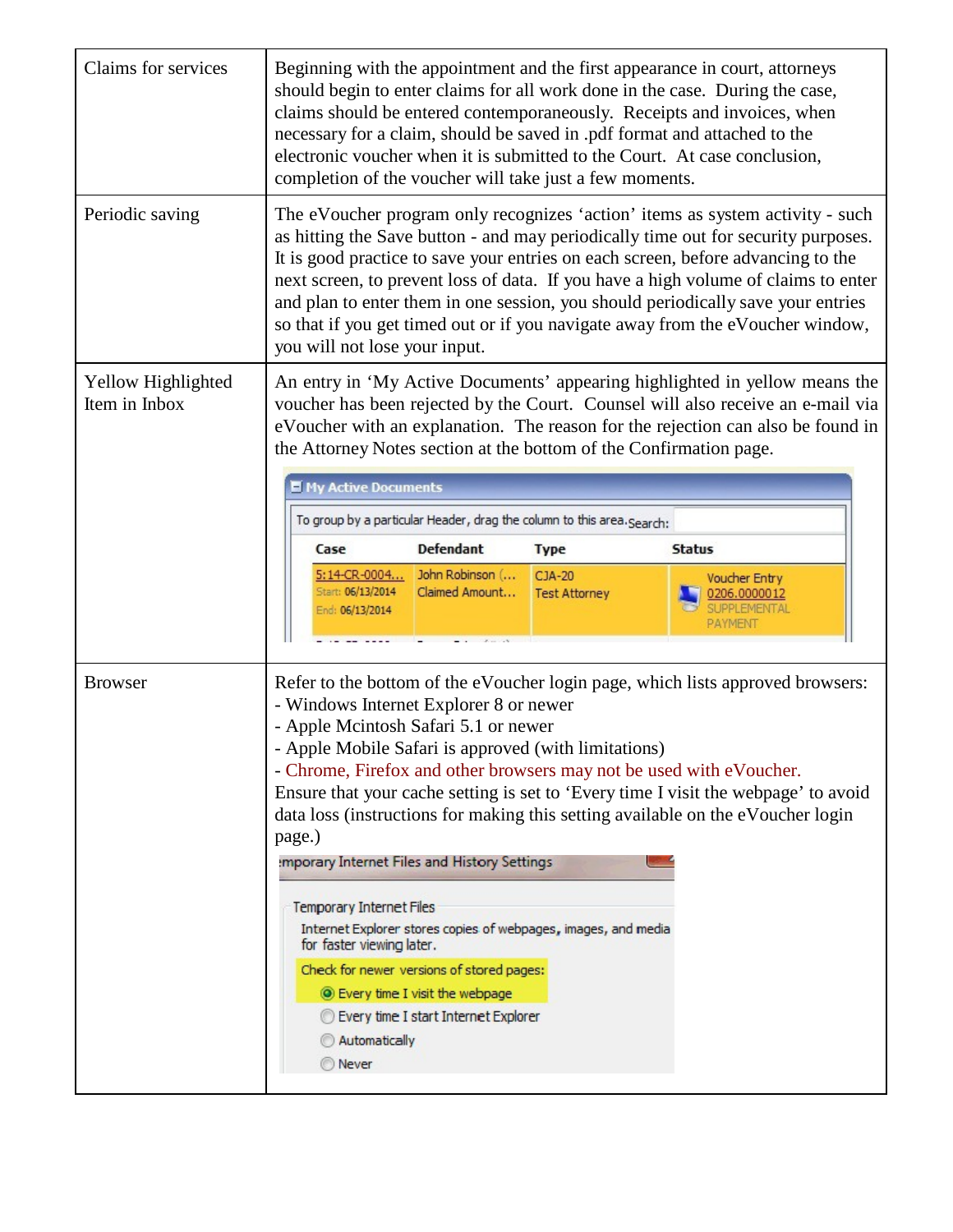| CJA21 voucher still<br>appearing in 'My<br><b>Active Documents'</b> | The attorney creates the CJA21 voucher and will submit it to the court for<br>approval. The attorney must approve the voucher in order for it to be<br>electronically submitted to the court. Refer to the ELM on CJA Expert Services<br>(CJA-21 voucher)                                                                                                                                                                                                                                                                                                                                                                                                                                                                                                                                                                                                                                                                            |  |  |  |
|---------------------------------------------------------------------|--------------------------------------------------------------------------------------------------------------------------------------------------------------------------------------------------------------------------------------------------------------------------------------------------------------------------------------------------------------------------------------------------------------------------------------------------------------------------------------------------------------------------------------------------------------------------------------------------------------------------------------------------------------------------------------------------------------------------------------------------------------------------------------------------------------------------------------------------------------------------------------------------------------------------------------|--|--|--|
| E-mail notifications                                                | The following actions in eVoucher will generate an e-mail to the Panel<br>Attorney:<br>- Appointment - E-mail will confirm the acceptance of an assignment.<br>- Voucher Rejection - E-mail will alert the attorney that a submitted voucher<br>has been rejected by the Court for further action by the attorney.<br>- Voucher Approval - E-mail will advise the attorney that the voucher has been<br>approved by the Court. Payment will be mailed from the U.S. Treasury to the<br>address listed in 'My Profile'<br>- Creation of pending Appointment & Voucher in eVoucher - the Court is<br>creating the appointments and vouchers in eVoucher from cases and defendants<br>where panel attorneys were appointed prior to the implementation of eVoucher<br>where the defendant has not yet reached plea stage and/or is scheduled for trial.                                                                                 |  |  |  |
| Error regarding dates                                               | The date of this voucher is before the Appointment Date.<br>Service and/or Expenses are out of the Voucher Start and End Dates.<br>If you receive either of the above errors, navigate to the Claim Status section of<br>the voucher. The start date appearing on this page is the date of the<br>appointment. This is the earliest date for which claims can be submitted. The<br>end date is the final date on which expenses relative to the appointment were<br>incurred. To resolve the errors above, verify that claims on the Services and<br>Expenses sections do not fall outside of the date range on the Claim Status page.<br>If you are not able to resolve the error, contact the Court.<br><b>Basic Info</b><br><b>Expenses</b><br>Claim Status<br>Confirmation<br>Services<br><b>Documents</b><br><b>Claim Status</b><br>$\cdot$ $\frac{1}{2}$<br>$6/13/2014$ *<br>6/13/2014<br><b>End Date</b><br><b>Start Date</b> |  |  |  |